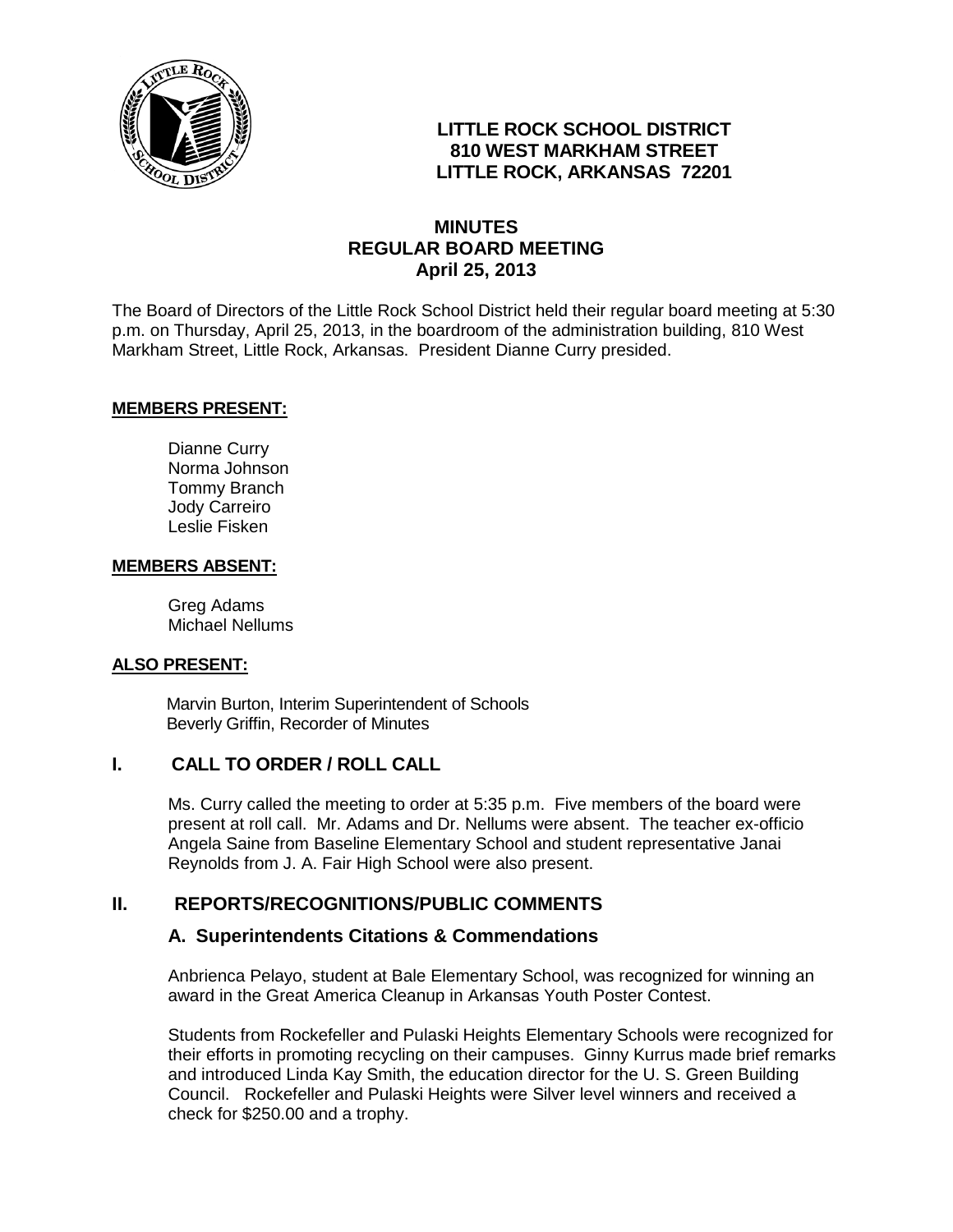Teachers from Pulaski Heights and Rockefeller, Pat Yeats and Debbie Gross, made brief video presentations highlighting their students' recycling projects, which included production of infomercials, school wide assemblies, collection of recyclables, field trips, and McArthur Park clean-up activities. Waste Management participated in their efforts and assisted in providing incentives.

Dr. Lloyd Sain, director of leadership and professional development, provided certificates of recognition to principals and assistant principals who had completed stages one and two of the Framework for Teaching Proficiency. Under ADE requirements, principals and assistant principals have until December 31, 2013 to satisfy this requirement. Those recognized included:

*Darryl Powell, David Smith, Misti Sims, Connie Green, Barbara Anderson, Diane Rynders, Ricky Woole, LaGail Biggs, Roberta Mannon, Stephen Fuller, David Bernard, Dr. Suzanne Ross, Dr. Lloyd Sain, Michael Anthony, Jonas White, Karissa Nichols, Tom Noble, Donna Hall, Shoutell Richardson, Dr. Sharon Cauley, Cynthia Collins, Barbara Griggs, Mary Barksdale, Judith Milam, Anna Lloyd, Linda Kindy, Sandra Register, Eric Henderson, Judy Zink, Donald Richardson, Wanda Ruffins, Regina Ezell, Donna Muldrew, Stephen Ewings, Donna House, Rhonda Hall, and Shameka Montgomery*

Dr. Sadie Mitchell was recognized for receiving the Reading Recovery Council Leader Teacher Award. She was the only teacher recognized this school year, and she will travel to Washington D.C. in June to receive her award.

Students from several schools performed a Cinco de Mayo dance. Steven Young from Booker Magnet Elementary School is their sponsor.

Ms. Curry invited Carrie Stewart, a teacher at Watson Intermediate School, to provide an update on achievement strategies and successes at Watson Elementary School. Ms. Stewart asked the board to consider supporting the budgetary items which have proven to be successful in meeting students' need for additional instructional support. Among the recommended requests was reinstatement of the reduced (1:18) class size, providing a longer instructional day, and placing a permanent ESL teacher.

At the agenda meeting on April 18, citations were presented to:

- Heidi King, teacher at Terry Elementary, who participated in a national conference on Common Core standards.
- $-$  Jefferson Elementary School Mathlete Champions for the  $2^{nd}$  year.
- The Artistry in the Rock logo winner, Keisha Thai of McClellan High School
- Carver Elementary School teachers, Charlotte Cook, Karen Banks and Gene Williams, who were recipients of the 3M Ingenuity Grant
- Hall and McClellan EAST lab winners
- Parkview Chemistry award winners, Wyatt Williams and Deborah Rookey. These students will compete in the National Chemistry Olympics.
- Parkview Optimist Oratory contest winners
- Parkview Arkansas Young Artist Awards winners
- Central High School Science Fair winners
- Parkview Science Arkansas math and science fair winners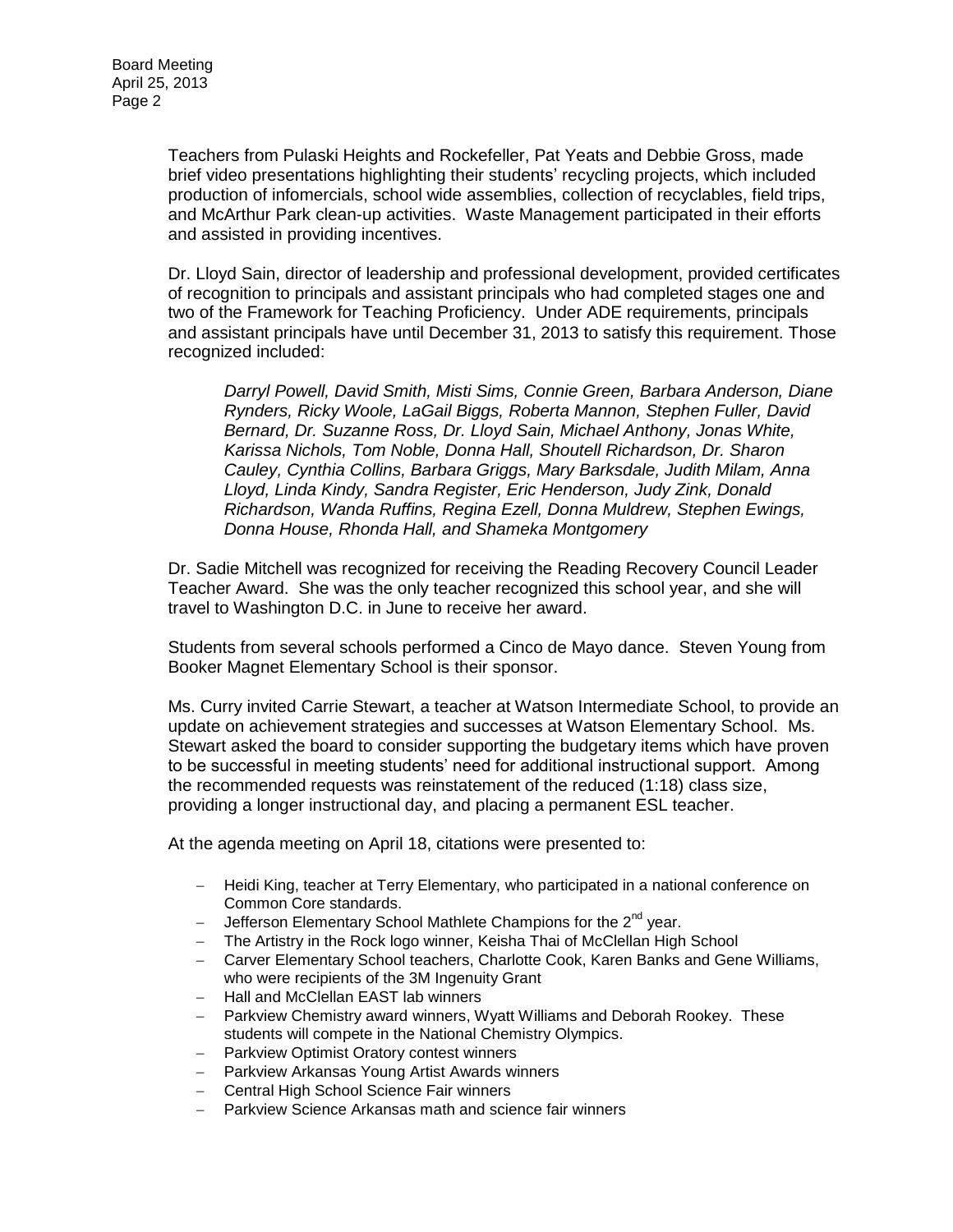Mr. Burton reported on his attendance at a press conference at Forest Park, which was a celebration of their new recreational pavilion construction plans. He had also attended a press conference at Parkview with the Little Rock Fire Department announcing the Junior Cadet Firefighters Program to be implemented through a partnership with Metropolitan Career & Technical Center.

# **B. Remarks from Citizens**

Larry Oates addressed the board regarding treatment of bus drivers. He felt it was unfair for his pay to be docked for not providing extra runs. He referenced the First Student contract agreement provision for the rate to be paid for their daily routes and extra runs.

# **C. Legal Update**

Chris Heller provided information regarding the new school choice law, Act 1227, which was signed April 16. The law would allow students to transfer among districts; however, one limitation was in regards to districts engaged in desegregation cases. Districts, like the LRSD with desegregation litigation history, can be exempt from the law. The request for exemption would have to be made on an annual basis. He recommended the LRSD declare and request the exemption in order to remain consistent with the legal position we have taken in the past. School choice should not be allowed to undermine existing desegregation efforts. The ADE will be providing guidelines to request the exemption.

Mr. Heller also briefly discussed a case pending before the Arkansas Supreme Court involving a small school district in Arkansas. They have argued that the state of Arkansas and the legislature have failed to comply in certain respects to the obligations and mandates of the Lakeview decision. The State has argued the issues cannot be raised again since they were decided in the Lakeview case. Mr. Heller has filed a brief supporting the smaller school district's position, and the court will likely decide whether to consider our brief next week. There has been no opposition from the State to consider our motion.

# **D. Donations of Property**

Student Janai Reynolds read the donations as listed in the following chart. Ms. Fisken moved to approve and accept the donations. Ms. Johnson seconded the motion, and it **carried unanimously**.

| <b>SCHOOL/DEPARTMENT</b>     | ITEM                                                                        | <b>DONOR</b>                      |
|------------------------------|-----------------------------------------------------------------------------|-----------------------------------|
| <b>Brady Elementary</b>      | \$500.00 cash to provide incentives and<br>materials for students and staff | Exxon Mobile Foundation           |
| <b>Central High School</b>   | \$2000.00 cash to benefit needy<br>families                                 | Bakery Feeds / Griffin Industries |
| Forest Heights Middle School | HP printer, valued at \$145.50 for the<br>art department                    | Carol Woodruff                    |

#### **DONATIONS**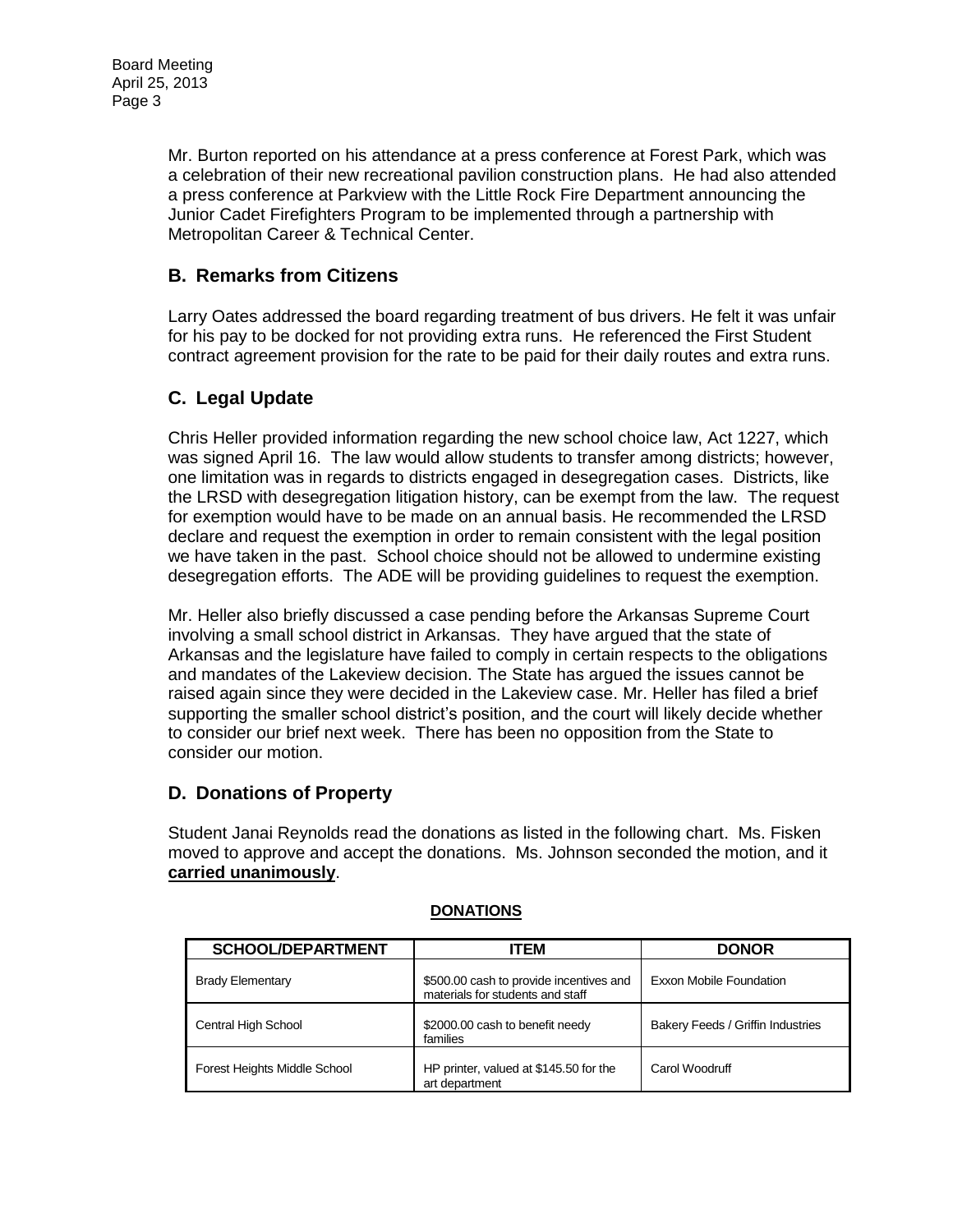| <b>SCHOOL/DEPARTMENT</b>      | ITEM                                                                                                     | <b>DONOR</b>                                                   |
|-------------------------------|----------------------------------------------------------------------------------------------------------|----------------------------------------------------------------|
| Hall High School              | \$10,000.00 cash to be applied toward<br>the purchase of Boys and Girls<br>basketball championship rings | Jeff and Melanie Fox                                           |
| <b>Williams Magnet School</b> | \$500,00 cash                                                                                            | B-B Oil Company, Inc. / Exxon -<br>Conoco Educational Alliance |

# **E. Little Rock PTA Council**

Mr. Becker provided information on the upcoming State PTA Council meeting to be held at the Wyndham Hotel in North Little Rock.

# **F. Little Rock Education Association**

Cathy Kohler made brief remarks regarding continued collaboration with district administration. She encouraged the audience to attend *Artistry in the Rock* to support the arts, the students and to enjoy the performances, especially the LREA Gospel Choir.

# **III. REPORTS AND COMMUNICATIONS**

## **A. Remarks from Board Members**

Mr. Carreiro reminded listeners of the upcoming Crystal Awards banquet and Artistry in the Rock, saying he was proud to participate in the events recognizing the hard working teachers in our district.

Mr. Branch thanked the administrators for their hard work at this time of year, especially Mr. Burton and his staff during this transitional time.

Ms. Fisken thanked Dr. Suggs, Mr. Burton and Mr. Bailey for attending a press conference this week at Forest Park Elementary School. The supporters of Forest Park have raised \$300,000 over the past year to build an athletic pavilion on the school grounds.

Ms. Curry commended the administration for bringing forward the recognitions of student and employee successes. She thanked Mr. Burton, Mr. Bailey and Mr. Glasgow for leading the district until Dr. Suggs takes office in July.

Mr. Carreiro thanked the staff at Forest Heights for making sure students were safe during an incident in the community near the school this morning. Traffic was rerouted while crime scene investigations were taking place.

Ms. Saine, the teacher representative, thanked Carrie Stewart for her presentation earlier in the meeting regarding efforts at Watson to remediate students who were not achieving at grade level. She noted that her students at Baseline share some of the same demographics and learning obstacles, so she was proud of the efforts at Watson to bring good information and recommendations to the board for consideration.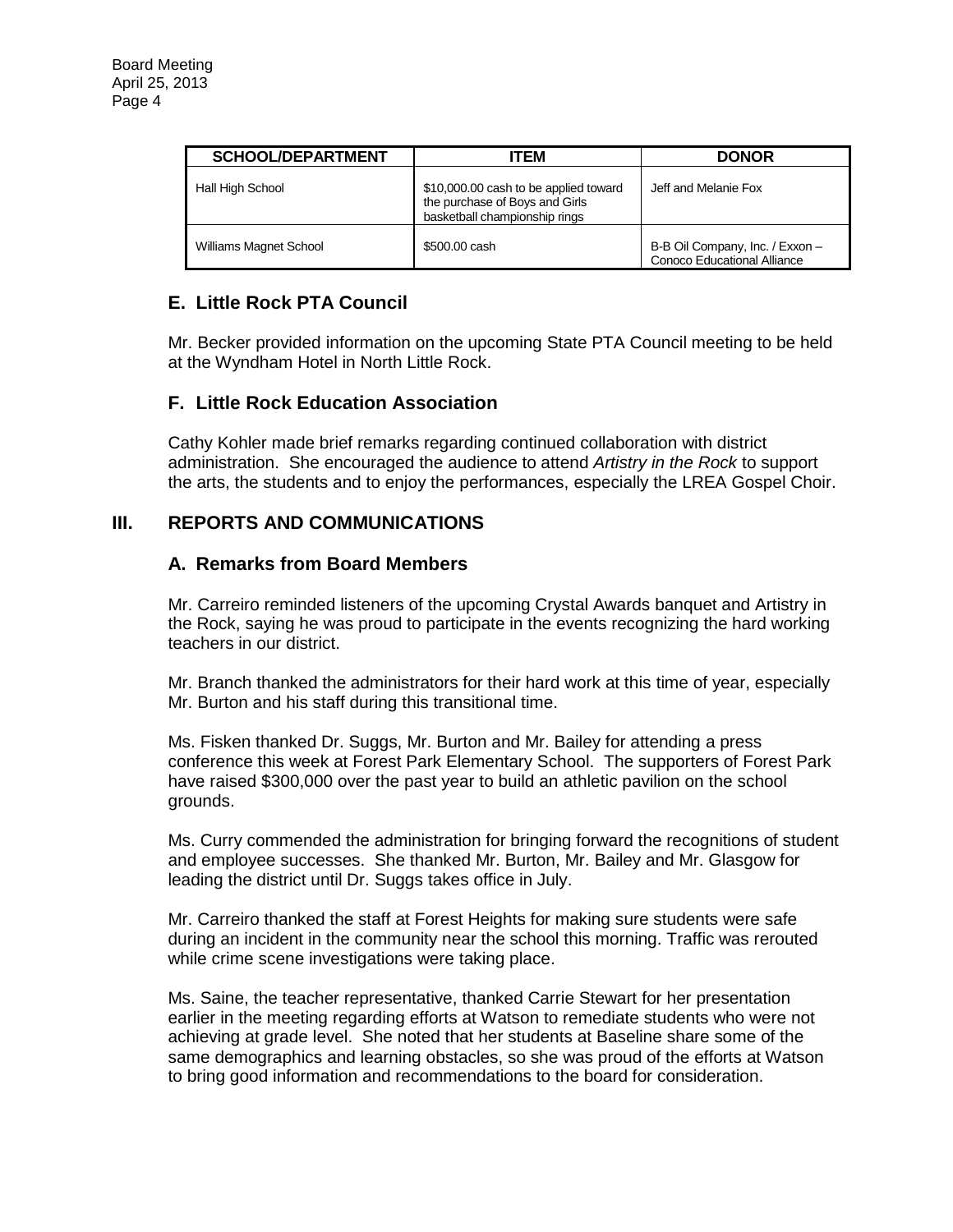### **B. Middle School Presentation: Pulaski Heights**

Students from the Pulaski Heights Middle School broadcast journalism and EAST lab reviewed a video directed and produced by the students. Present were Addison Stone, project director, along with Dixie Watson, Lauren Berry, and their teacher Ms. Wilson.

### **C. Update on Priority Schools**

Dennis Glasgow, Sadie Mitchell, and Judy Bryant, the assigned representative from Pearson, provided a status report on the Priority Schools in the LRSD. Priority Schools are defined by the ESEA Flexibility Plan as those where achievement levels from 2009 to 2011 ranked them in the bottom 5% of all public schools in the state. Eight (8) of the state's forty-eight (48) Priority Schools are in the LRSD. They are Hall, Fair and McClellan High Schools, Henderson and Cloverdale Middle Schools, and Baseline, Geyer Springs and Wilson Elementary Schools.

A School Improvement Specialist from the Arkansas Department of Education and an ADE-approved external provider, Pearson School Achievement Services, was selected by the district. Resources are provided through a web-based tool to assess, plan, implement and monitor student progress.

Katina Ray, principal of Baseline Elementary School, and Jeremy Owah, principal at Fair High School, reported briefly on progress in their schools. It was noted that an ESL specialist was assigned to assist at Baseline, Hall and McClellan, and additional support was provided in science at Cloverdale to support the school's aerospace technology program.

## **D. Arkansas Minority Health Commission Pilot Program**

Ayannna Trotter and Kendle Booker presented information on a pilot program to provide health services support for students within the Central Little Rock Promise Neighborhood. Partnerships have been established between Hall High and Forest Heights Middle School and UAMS, Leadership Education in Neuro-Disabilities and other medical services providers. It was noted that the Arkansas Minority Health Commission, Public Health Leaders Roundtable, will cover all expenses incurred by the program.

Mr. Carreiro made a motion to approve the partnership establishment in these two schools. Mr. Branch seconded the motion and it **carried unanimously**.

#### **E. Update: Reading by Third Grade**

Karen James provided an oral update and Powerpoint Presentation on progress being made in achieving one of the goals of the District's Strategic Plan - - to have all students reading at grade level by the third grade. A copy of Dr. James' presentation was provided in the board's agenda.

## **F. Internal Auditors Report**

The monthly auditor's report was provided in the board's agenda. No additional information was requested.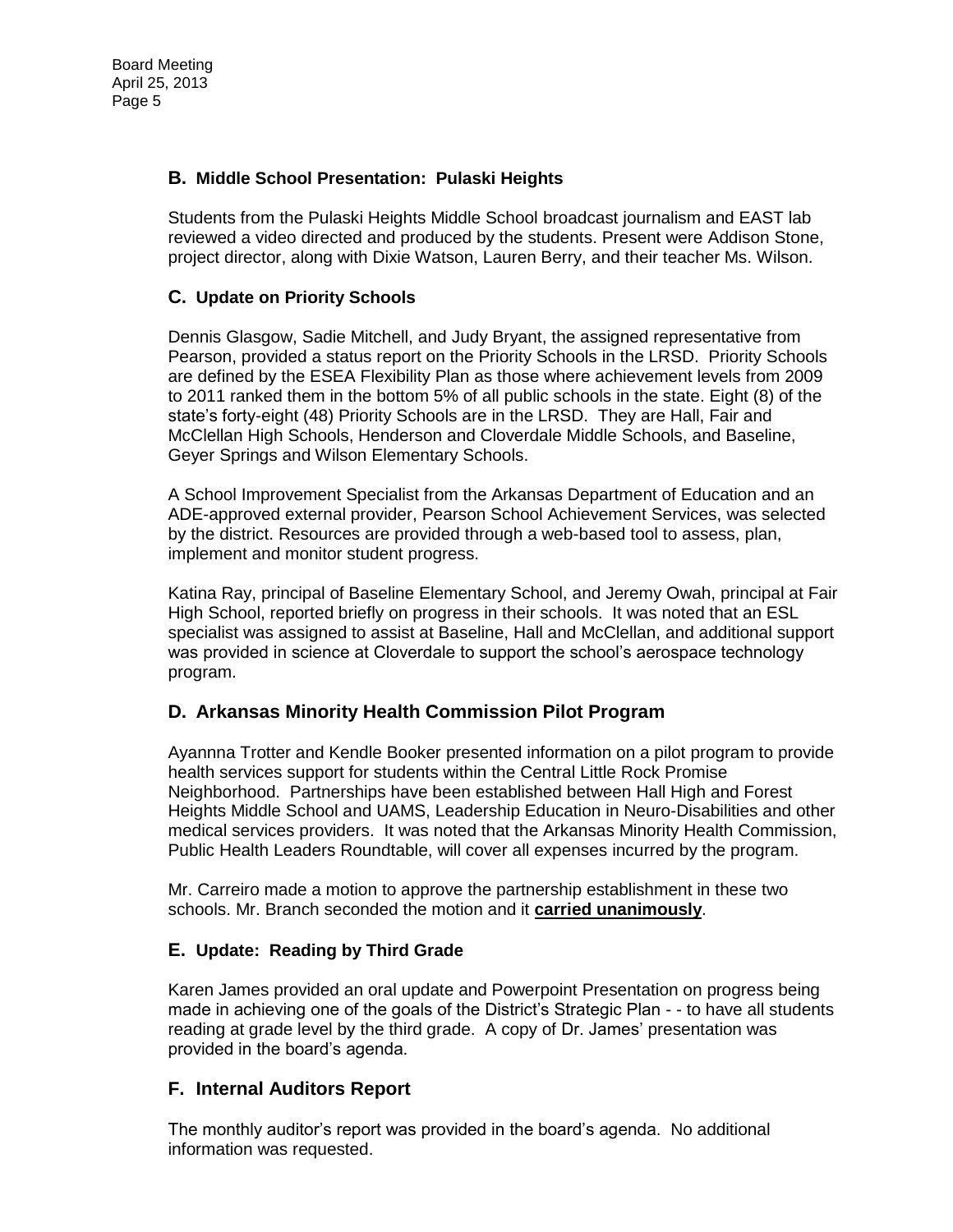# **IV. APPROVAL OF ROUTINE MATTERS**

### **A. Minutes**

Minutes from the regular board meeting held on March 28 and from a special meeting held on April 22, 2013 were presented for review and approval. Mr. Carreiro made a motion to approve the minutes; Mr. Branch seconded the motion and it **carried unanimously**.

# **V. BOARD POLICY AND REGULATIONS REVIEW**

## **A. Second Reading: Board Policy Revision – IKEC Award of Credit**

The board approved policy IKEC – Award of Credit on first reading at the March board meeting. No additions or changes were requested, and it was presented for second reading approval. Mr. Glasgow and Ms. Young were available to respond to questions.

Mr. Carreiro moved to approve the policy on second reading; Ms. Fisken seconded the motion and it **carried unanimously**.

# **VI. EDUCATIONAL SERVICES**

# **A. Arkansas Department of Education: Grant submission for 21st Century Community Learning Center Applications**

Linda Young provided information on applications to the ADE for 21<sup>st</sup> Century Community Learning Centers grants which are due on May 15<sup>th</sup>. Several schools at the secondary level had decided to withdraw this year for various reasons, mainly due to the length of the school day and the obstacles of keeping students late into the evening. Alternate funding sources are being reviewed to cover some after school programs at those schools. The elementary schools were moving ahead, and included Bale, Baseline, King Rockefeller and Wilson.

Mr. Carreiro moved to approve the submission. Mr. Branch seconded the motion and it **carried unanimously**.

## **B. Prekindergarten Parent Handbook Revisions 2013-2014**

The Pre-K parent handbook was provided for review as part of the board's agenda. Dr. Karen James reported and responded to questions. After the handbook is approved it will be printed for distribution at Pre-K registration and will also be posted on the LRSD website. Ms. Fisken moved to approve the handbook; Ms. Johnson seconded the motion and it **carried unanimously**.

# **C. PRE Quarterly Report: April 2013**

LRSD Policy IL with regulation IL-R requires an annual agenda of programs to be monitored during the school year. The evaluations are to determine the effect of the programs on student progress and achievement. Six program evaluations, approved by the Board of Directors in June 2012, are underway: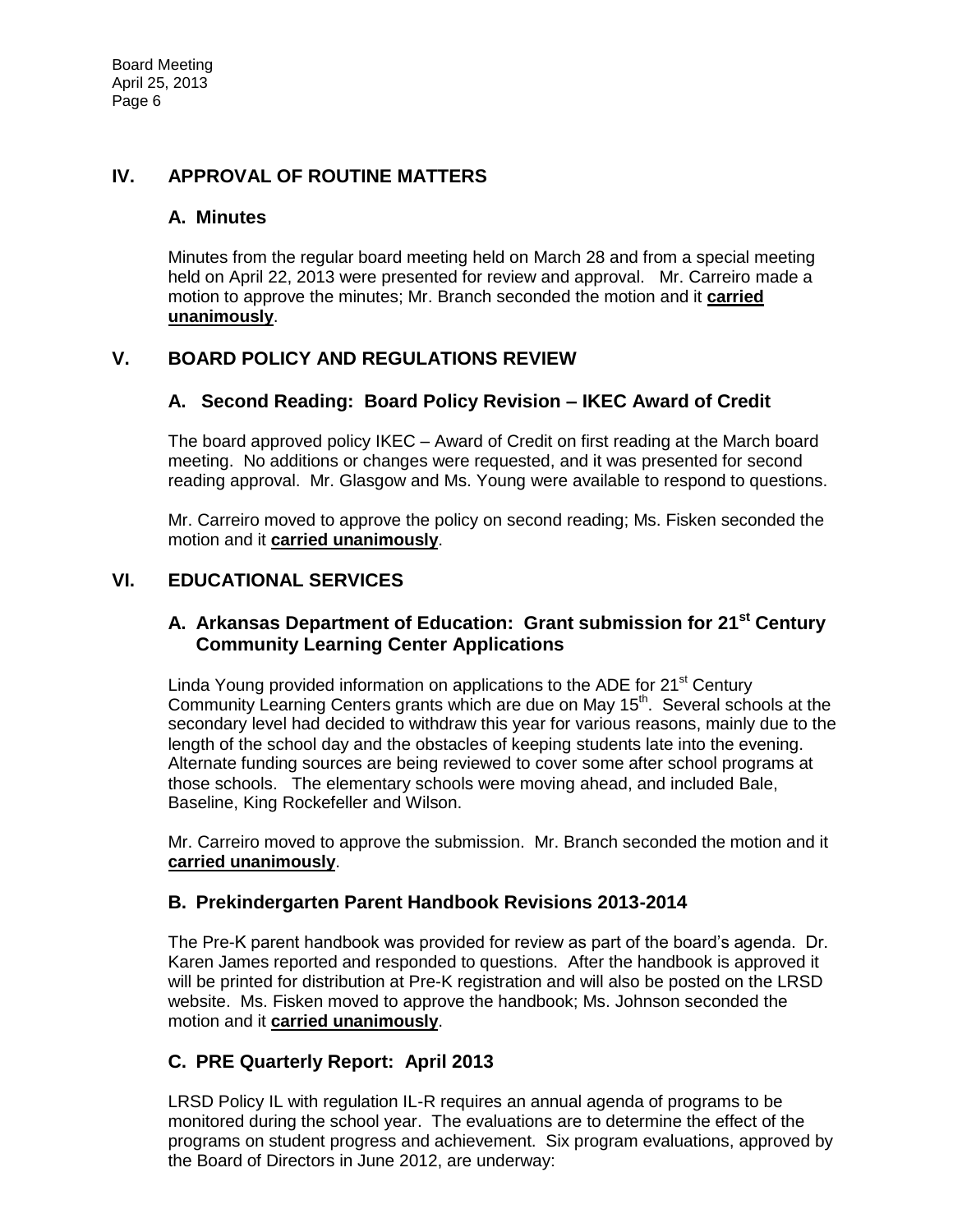Board Meeting April 25, 2013 Page 7

> Middle School Intervention Classes A+ Gifted and Talented English as a Second Language Special Education **K-3 Literacy and Math.**

The third report of this school year was provided, including an update on data collection activities over the last quarter. Final reports will be submitted to the Superintendent and Board of Directors in July.

The proposed schedule of evaluations for 2013-14 will be presented for the board's review and approval in June. No action was taken

### **VII. STUDENT SERVICES**

## **A. Approval of Student Handbook, 2013-2014**

The student handbook is revised annually to incorporate modifications to school rules and district policies. For the 2013-14 school year, major modifications were recommended by a committee of administrators, teachers, parents, students, and community members. Dr. Fields provided the revisions to the handbook, and responded to questions from the board. Ms. Johnson requested specific information regarding SIP participation for student athletes. Each school has a SIP coordinator who tracks the student's progress and monitors participation in the SIP program.

Mr. Carreiro moved to approve the revised handbook; Mr. Branch seconded the motion and it **carried unanimously**.

#### **VIII. HUMAN RESOURCES**

#### **A. Personnel Changes**

Routine personnel changes were provided in the board's agenda. Mr. Carreiro moved to approve; Ms. Fisken seconded the motion and it **carried unanimously**.

#### **B. Salary Equity Adjustments**

Salary equity considerations are made periodically based on a review of similarly placed employees. Supporting documentation was attached for consideration of salary adjustments for Dora Cornner, in Safety and Security, Cassandra Green in Special Programs, Lisa Holiday in Maintenance & Operations, and Denise Nunnley in Human Resources. Detailed information was provided in the board's agenda.

Ms. Johnson moved to accept the adjustments presented. Mr. Carreiro seconded the motion and it **carried unanimously**.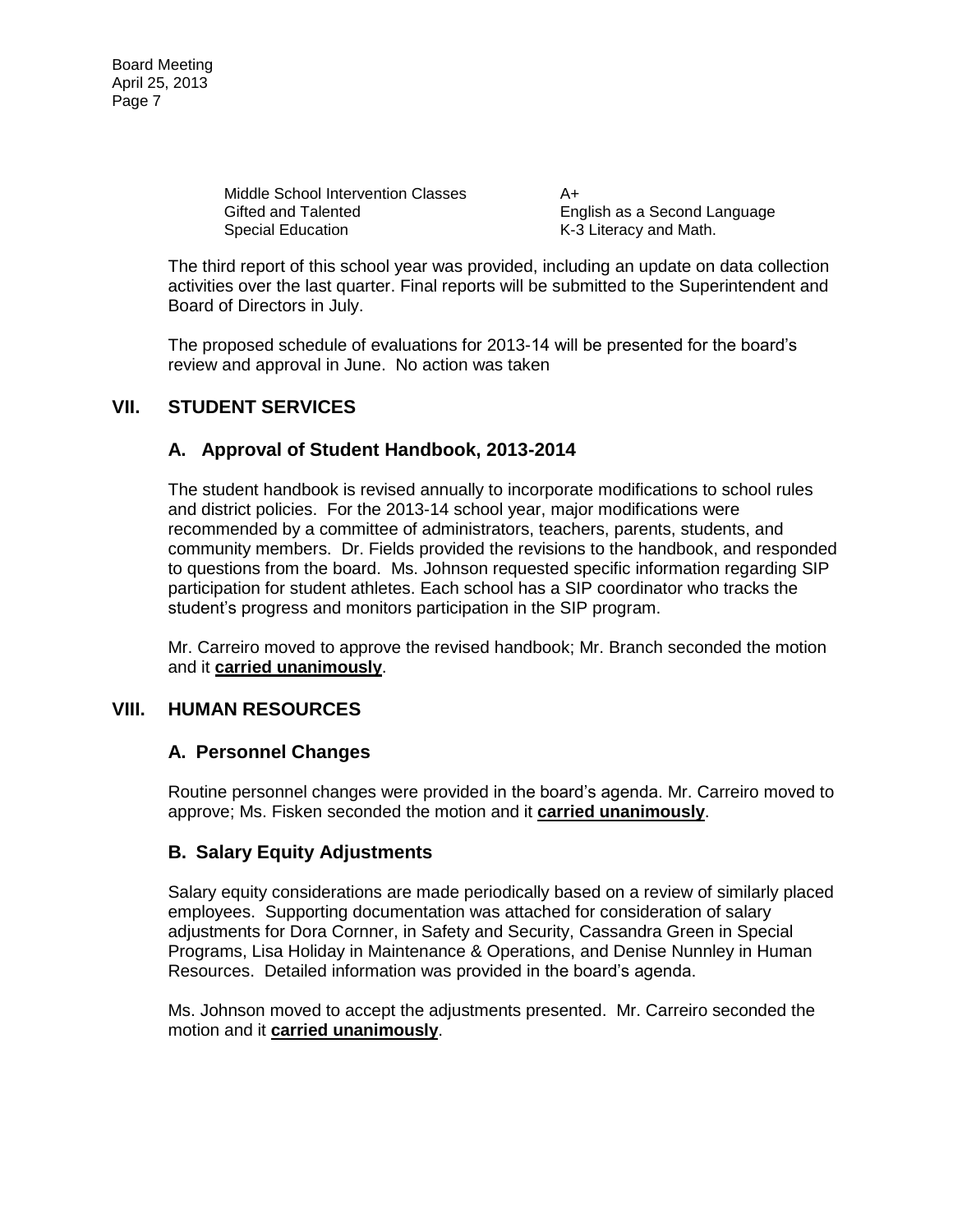# **IX. FINANCE & SUPPORT SERVICES**

### **A. First Student Contract Renewal**

Mr. Bailey provided an update on the First Student transportation contract which had been presented for the board's consideration. Board members had expressed concerns regarding some of the complaints and issues presented and discussed by First Student drivers. Ms. Curry requested consideration to table the contract for approval after additional parent and staff surveys. Ms. Johnson moved to table; Mr. Branch seconded the motion. The motion **carried unanimously**.

### **B. Vendor Specialist Position – New**

Mr. Bailey requested approval to create a new position to assist with efforts to increase minority vendor services in the procurement office. Mr. Carreiro moved to approve the request. Ms. Johnson seconded the motion, and it **carried unanimously**.

## **C. Badgett Building – Excess Real Property**

Board Policy DN, Disposal of Property, requires board action to declare when any real or personal property is no longer needed for school purposes. The board must vote to approve when the property is sold or exchanged for other property.

The administration requested the board declare the Badgett school property be declared as excess so that it can be marketed for sale. Once a purchaser makes an offer or bid to buy, the board would then vote to approve the sale. Ms. Fisken made a motion to approve the administrations request to declare the property as excess. Mr. Branch seconded the motion, and it **carried unanimously**.

#### **D. Monthly Financial Statements**

The April financial statements were printed in the board's agenda.

## **E. Budget Update**

Mr. Bailey; reviewed a report from the newspaper regarding the state's facility assessments, and discussed reports provided in the board's agenda.

## **X. CLOSING REMARKS**

#### **A. Announcements and Reminders**

Pamela Smith made a few closing announcements:

- Jody Carreiro and Danny Fletcher will be on KTHV Channel 11 in the morning to promote Artistry in the Rock. She displayed some student artwork which will be on display Sunday afternoon; there will be a silent auction on Tuesday night at 7:00 p.m. All events will be held at the Metroplex on Colonel Glenn.
- KATV Daybreak will be at Roberts Elementary school at 5:30 a.m. tomorrow.